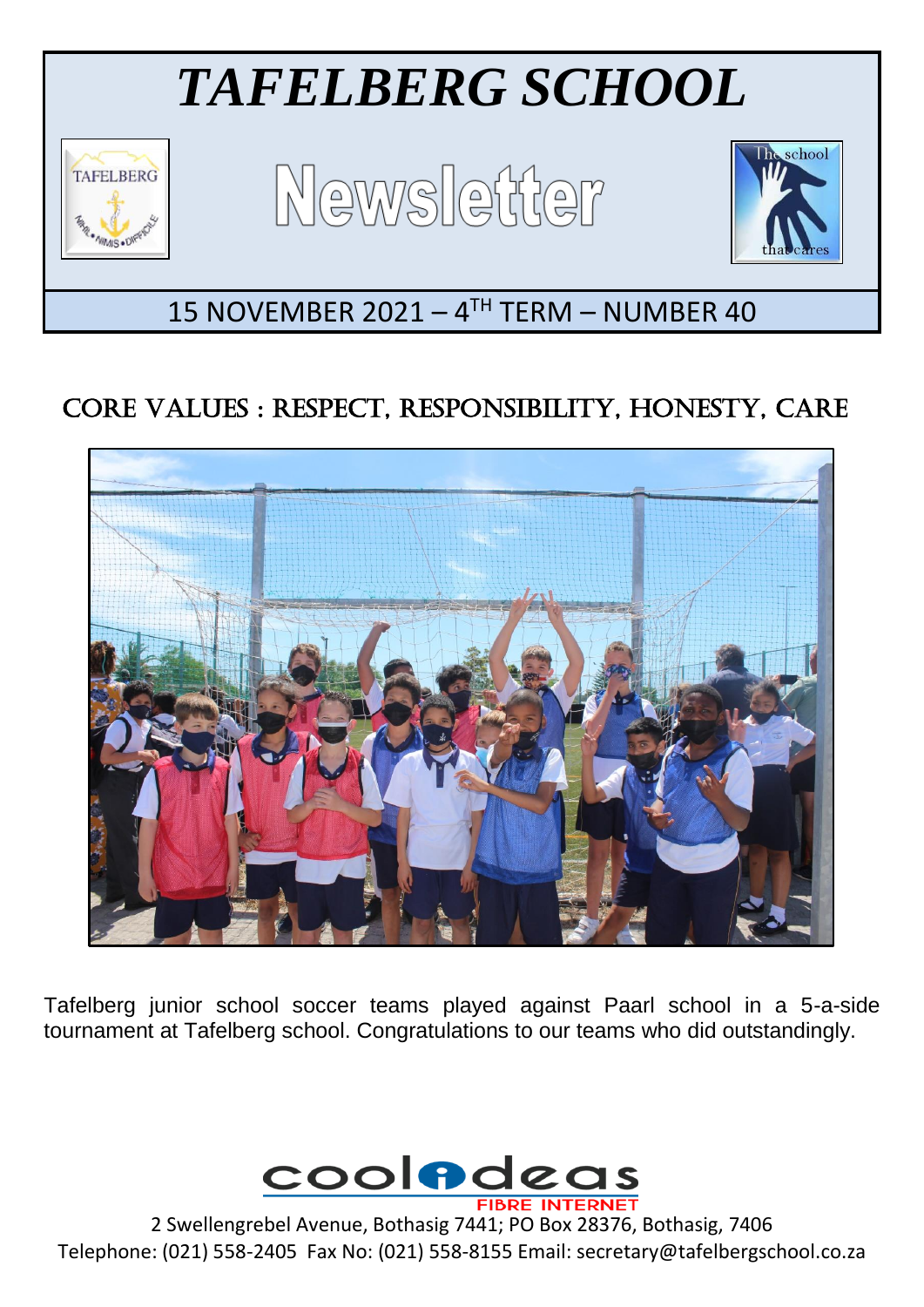#### Dear parent / guardian

Teaching and learning has now come to an end, and the focus now is to ensure that all learners are studying, in order to be properly prepared to write their final SBAs for 2021. A reminder that all outstanding tasks need now to have been submitted to the relevant teachers – "missing" tasks will have a huge negative impact on a learner's ability to meet the "pass" criteria in the specific subject. Please ensure your child has an organised, quiet place in which to study. Furthermore, ensure they eat properly, get some exercise and get enough sleep. We wish all our learners the best for these final assessments, and thank all parents for their contributions and support this year.

## **NB INFORMATION**

## **1. NB Dates 2021**



- 15 Nov High school assessments begin (Gr7-11) early closing starts
- 17 Nov **Parent AGM** (2022 Budget + school fees) in school hall @ 6pm
- 18 Nov Grades 4-6 assessments start
- 22 Nov Grades 1-3 assessments start
- 03 Dec School assessment program ends
- 07 Dec Matric dance
- 08 Dec Orientation Day new parents/learners
- 09 Dec Prize-Giving senior school
- 14 Dec Prize-Giving Grades 1-3 (8am-10am) and Grades 4-6 (11am-1pm)
- 15 Dec Final school day of 2021 (school closes at 10:30am)

## **2. School fees 2021**

Tafelberg is a Section 21 fee-paying school, and the SA Schools Act thus places a duty on the SGB to collect such school fees from all parents as agreed upon at the parent AGM. The Budget and school fees for 2021 were voted on at the parent AGM on 18 November 2020. The Budget and school fee increase was tabled and accepted by unanimous parent vote at the AGM, as were certain school policies.

| <b>TIER</b>         | <b>FEE PER MONTH</b><br>$(11$ months) | <b>FEE: ANNUAL AMOUNT</b> |
|---------------------|---------------------------------------|---------------------------|
| 1. Grade 1          | R <sub>2</sub> 100-00                 | R23 100-00                |
| 2. Grades $2 - 4$   | R <sub>2</sub> 060-00                 | R22 660-00                |
| 3. Grades $5-9$     | R1 900-00                             | R <sub>20</sub> 900-00    |
| 4. Grades $10 - 12$ | R <sub>2</sub> 060-00                 | R22 660-00                |

- First Debit Order run :  $1<sup>st</sup>$  working day of each month
- Fees are paid over 11 months, starting January 2021 (for 2021 fees only)
- Exemptions and non-payment of fees are dealt with as per legislation and school policy
- All enquiries regarding payment of school fees and exemptions must be directed only to Mrs M Vicentini @ 021 558 2405 or [bursar@tafelbergschool.co.za](mailto:bursar@tafelbergschool.co.za)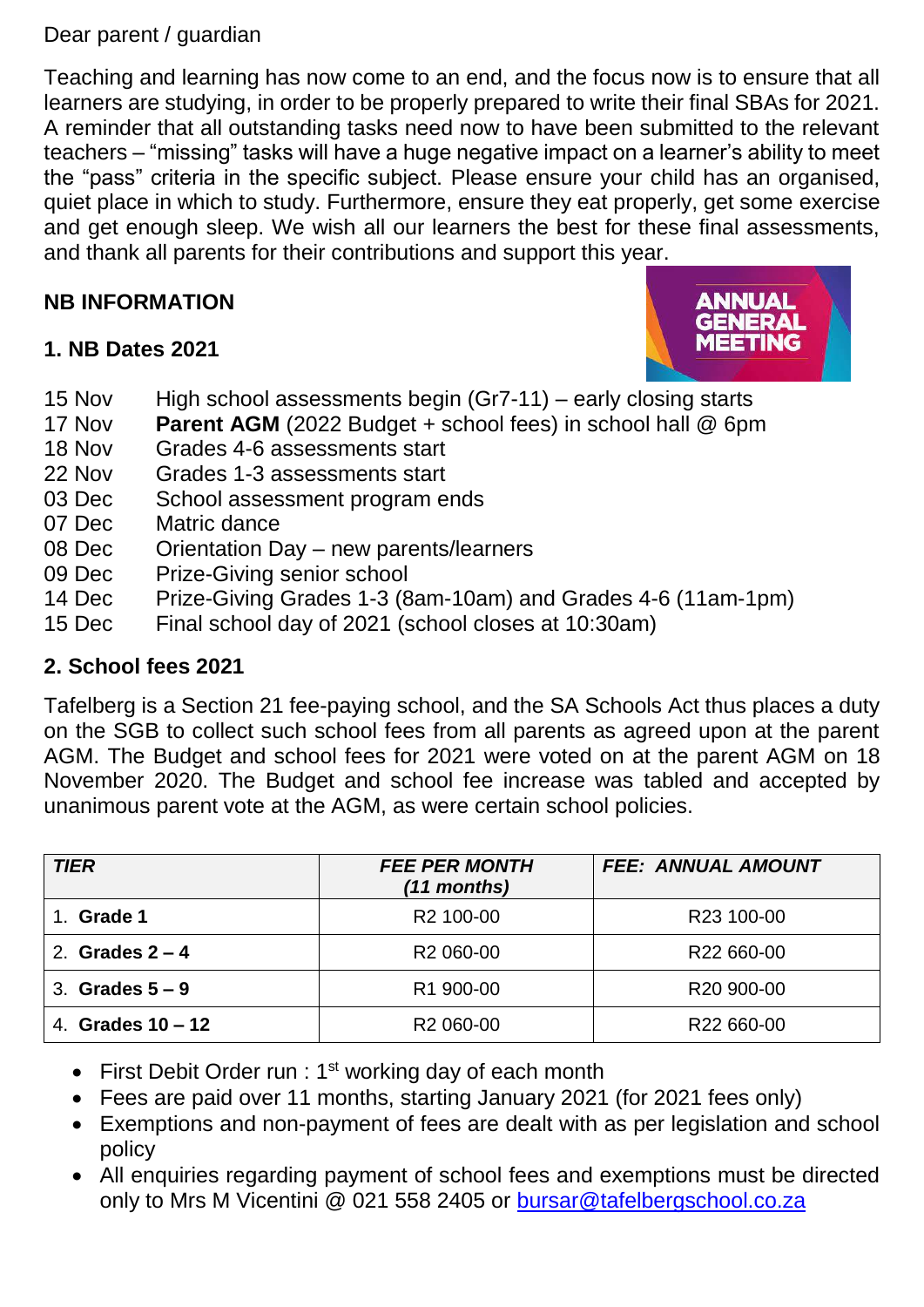## **GENERAL NEWS**

## **1. Textbooks**

A reminder that the textbooks issued to your child at the start of the 2021 academic year must be returned, in good condition. Textbooks are the property of the state (Tafelberg school) and must be returned at the end of the school year. Each textbook has a unique bar code, and is issued to your child using an electronic issuing system. The learners also signed for the textbooks issued to them. Should the textbook(s) not be returned (or returned in a worse state than was issued) parents will be held liable. The following process is then followed:

- a) parents will be informed that their child has not returned a textbook, and the cost of a new textbook
- b) the parent can choose to purchase the said lost/damaged textbook (the exact same as was lost/damage) and send the new textbook to school OR
- c) parents can send the full amount to school / pay into the school account, and the school will purchase the lost/damaged textbook
- d) should the parent not purchase the textbook / forward the money, the school will hand the matter over to our debt collecting agency, and the learner will not be issued that particular subject textbook in 2022, until the issue is resolved

**NB**: *textbooks must be returned on the day your child writes the particular subject – for example: if he/she writes History on Wednesday 17 November, the learner must hand in the History textbook on Wednesday 17 November 2021.*

Please assist us in ensuring ALL textbooks are returned, so that all our learners can be issued with textbooks next year. Thank you for your understanding and co-operation.

## **2. Reminder: early closing**

Note that school will end at 1pm every day during the assessment period, which starts on 15 November. Please make the necessary transport arrangements with lift clubs etc. Please do not leave your child waiting outside the school for hours – it can be unsafe.

*NB Please note*: the proper summer school uniform MUST be worn during the assessment period – no tracksuits etc. (except Grades 1-2).

## **3. Reminder: School Magazine**

- Please inform the school (secretary: Mrs J Cloete) should you NOT want your child's photograph to appear in the annual school magazine, ASAP.
- The magazine has always been of a high quality and is a wonderful record of the school year. All parents (except new parents) are asked to donate R50 towards the magazine. Please place the donation in an envelope clearly marked with your child's name, grade and the words "school magazine". Thank you for your support, it is appreciated.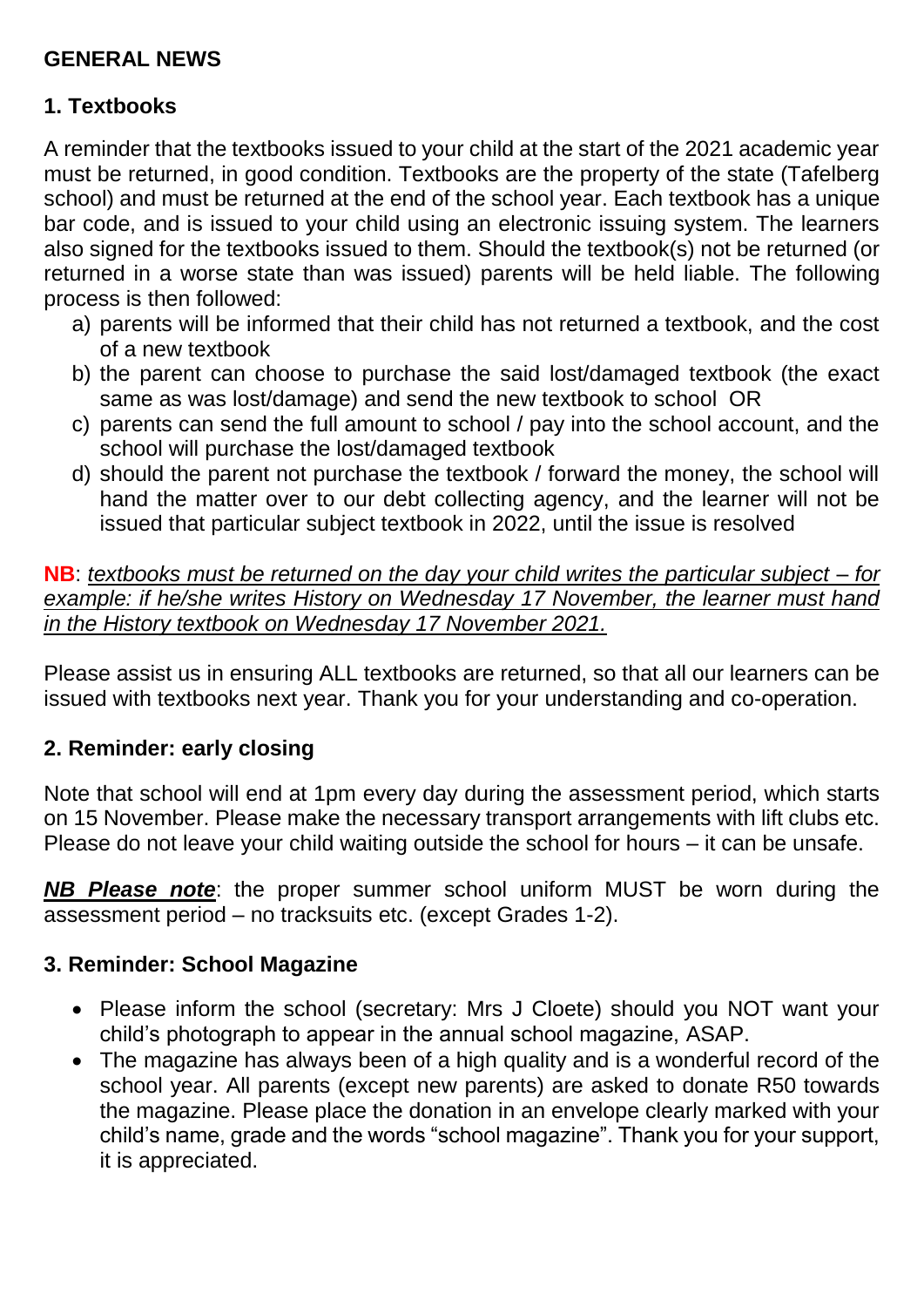# **4. Academic Reports**

Final academic reports will be handed to learners at the end of the school year. Please note the following:

- Grades 1 6: Reports will be handed to learners on the 14 December after the respective Prize-giving ceremonies
- Grades 7 11: Reports will be handed out on the last day of school (15 Dec)

# **5. PTA**

Be part of our super star heroes – the moms and dads of our wonderful PTA, who ensure that our school continues to be a place of quality education.

Keep swiping your MySchool and Makro cards at all participating stores – it costs nothing but brings in valuable funds. Please ensure you make Tafelberg school your beneficiary.

Thank you for your support

#### **6. Covid-19 safety measures**



- Should your child test positive for Covid, or come into close contact with a covid pos+ person they are to self-isolate at home for the required period, before returning to school – please inform the school and forward a copy of the test result. Parents are reminded to inform the school if they themselves test positive, and to take the necessary precautions.
- Please remember to screen your child before they come to school. Should they show symptoms of Covid (temperature of 38<sup>°</sup>C and above, coughing, headaches, sore throat etc.) and or have come into close contact with a Covid positive person, they need to stay at home for the prescribed period before returning to school.
- As per our Covid policy, parents will be required to fetch their child immediately should the learner disregard our safety protocols – we need to be responsible and prevent the spread of Covid.
- **Parents must ensure that their child does not arrive late (i.e. after 8am) as this will compromise our safety protocols and measures.** Please, we need your co-operation in this regard. *Latecomers will have to wait outside at the learner gate.* Once all is in place, the learner gate will be opened to allow the orderly implementation of the screening of late comers.
- No parents nor visitors will be allowed entry to the school before 9am.
- All learners, parents, visitors etc. MUST wear a mask properly (covering both nose and mouth), in order to be allowed entry to the school grounds.
- A reminder that learners must wear a mask and not a "buff".